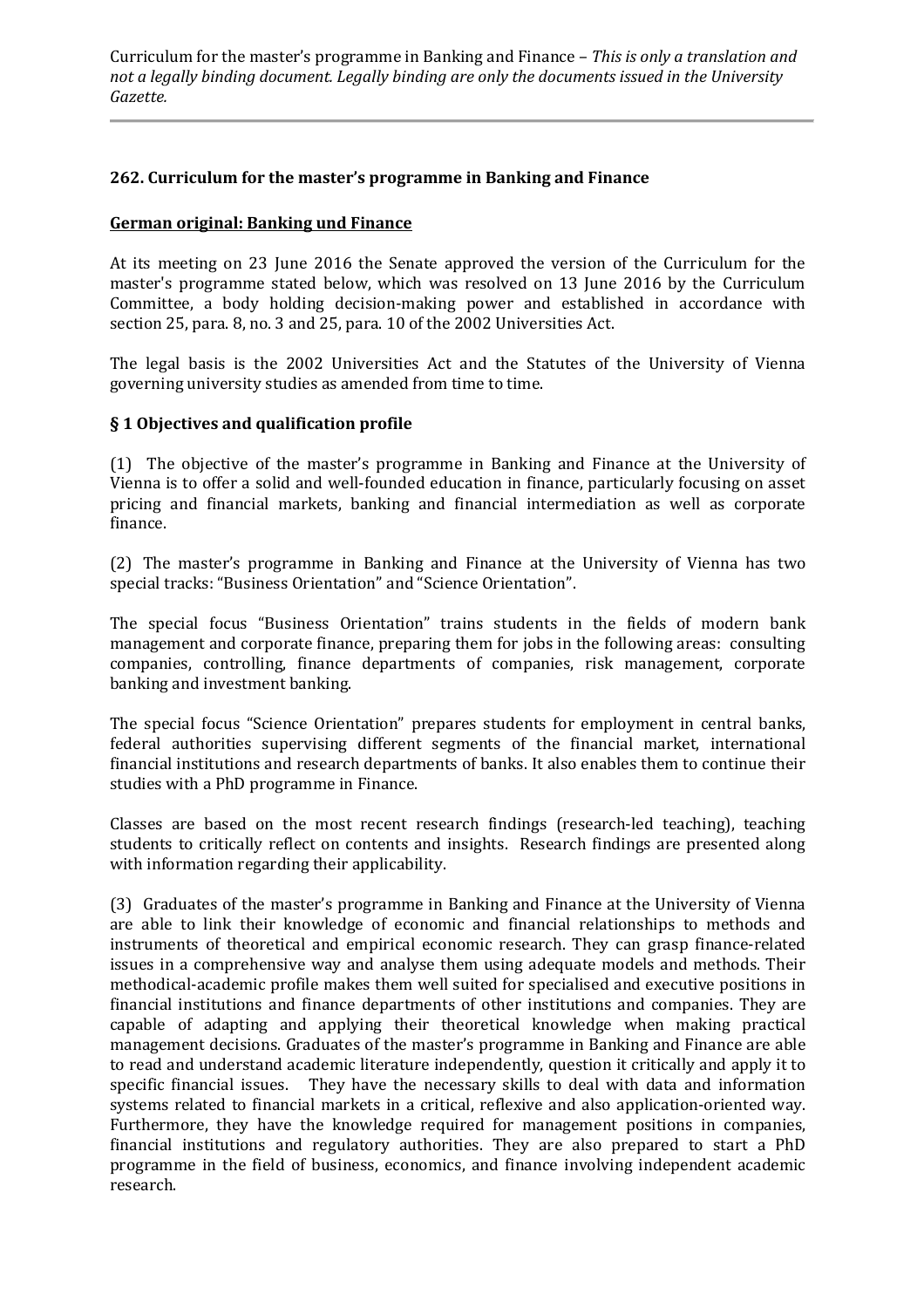# **§ 2 Duration and scope**

(1) The workload for the master's programme in Banking and Finance comprises 120 ECTS credits. This is equivalent to a period of four semesters.

(2) The programme is deemed completed if 36 ECTS credits as defined in the provisions on compulsory modules, 60 ECTS credits as defined in the provisions on the groups of alternative compulsory modules, 24 ECTS credits as defined in the provisions on the master's thesis, master's thesis seminar and master's examination have been earned.

### **§ 3 Entry requirements**

(1) To be admitted to the master's programme in Banking and Finance students must have completed an eligible bachelor's programme or an eligible bachelor's programme at a university of applied sciences or an equivalent degree programme at a recognised Austrian or foreign post-secondary educational institution.

(2) The following bachelor's programmes at the University of Vienna are certainly eligible: Business Administration, International Business Administration, Computer Science, Mathematics, Statistics, Economics and Business Informatics. Applicants who have graduated from one of the above-mentioned programmes will be admitted to the master's programme in Banking and Finance without any further requirements.

(3) To graduates of other programmes, the following qualitative admission requirements apply in any case:

- Command of English corresponding to at least the C1 level of the Common European Framework of Reference for Languages
- Prior training in the fields of business administration, economics, mathematics and statistics comprising 30 ECTS credits,
- of which at least 3 ECTS credits each must have been acquired in courses on mathematics and statistics,
- Achievement of at least 150 points in the GRE revised General Test's assessment section on Quantitative Reasoning within the previous two years.

The GRE revised General Test is a standardised test that is composed of three assessment sections:

- Verbal reasoning
- Quantitative reasoning and
- Analytical writing

The Quantitative Reasoning section, in which mathematical knowledge is examined and a total maximum of 170 points can be acquired, is decisive.

(4) The language of instruction of the master's programme in Banking and Finance is English. The required language level is C1. Students are allowed to choose elective subjects taught in German.

### § 4 Academic degree

Graduates of the master's programme in Banking and Finance will be awarded the academic degree "Master of Science", abbreviated MSc. Where the academic degree is stated this must be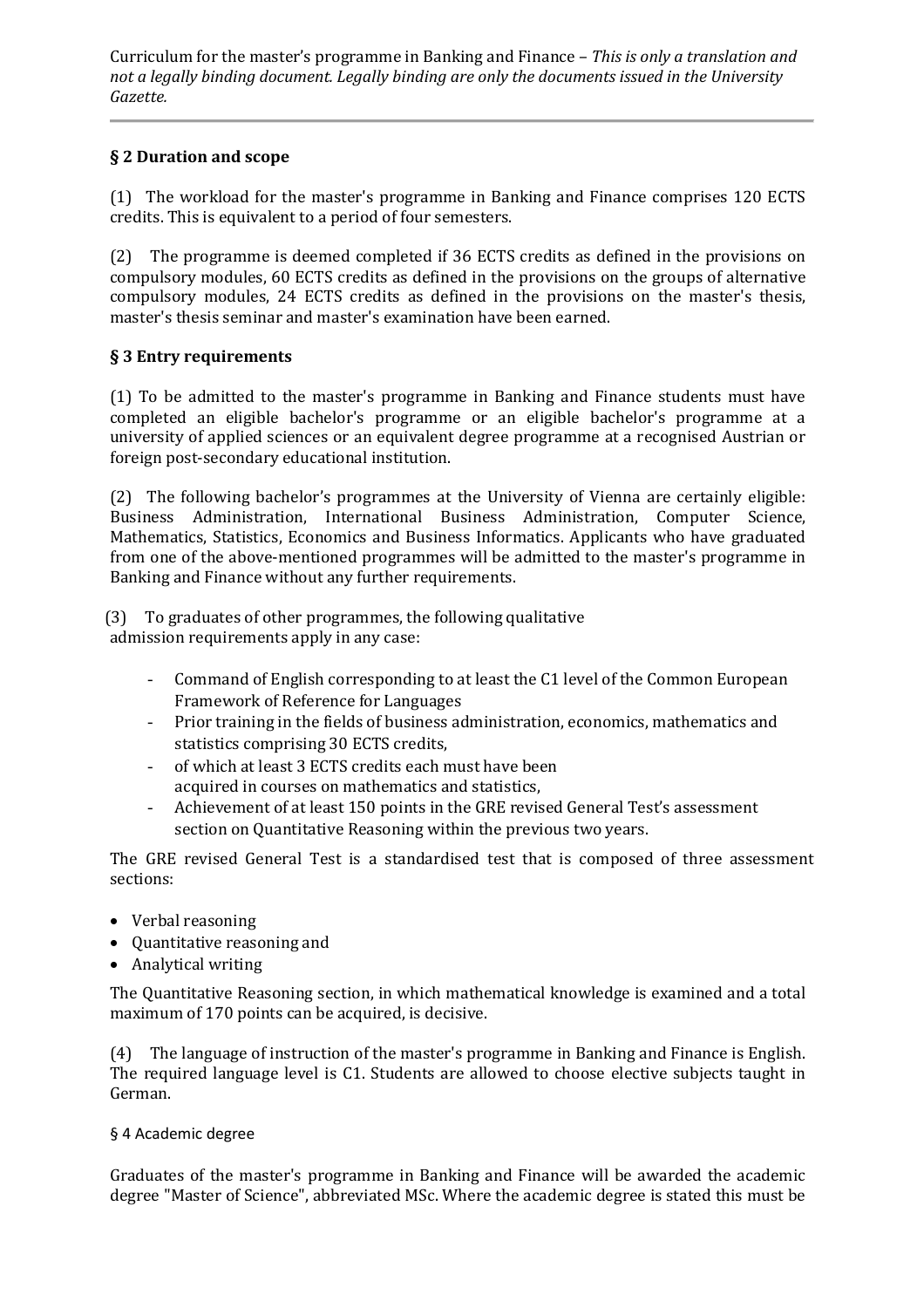after the name.

# **§ 5 Structure – Modules with allocated ECTS credits**

## **(1) Overview**

The master's programme in Banking and Finance consists of a common core (the "Core Programme" ) and the two special focuses "Business Orientation" and "Science Orientation". The special focuses are specified as alternative groups of compulsory modules ("elective programmes").

### A. Core Programme (36 ECTS credits)

| credits |  |
|---------|--|
|         |  |
| credits |  |
|         |  |
| credits |  |

#### B. Elective Programme (60 ECTS credits)

|         | Alternative group of compulsory modules: Special focus "Business Orientation" 60 ECTS |  |
|---------|---------------------------------------------------------------------------------------|--|
| credits |                                                                                       |  |

- a. Compulsory module: Econometrics for Business Orientation …….…………….……. 8 ECTS credits
- b. i. Alternative compulsory module: Banking for Business Orientation ……………24 ECTS credits
- ii. Alternative compulsory module: Corporate Finance for Business Orientation…….... 24 ECTS credits
	- c. Compulsory module: Electives in Finance, Accounting and Economic Law ….. 20 ECTS credits
	- d. Compulsory module: Electives in Business, Economics and Statistics ……………. 8 ECTS credits

2. Alternative group of compulsory modules: Special focus "Science Orientation".... 60 ECTS credits

- a. Compulsory module: Core Courses in Finance 2……………………………………….…. 12 ECTS credits
- b. Compulsory module: Econometrics for Science Orientation …….…………….….... 16 ECTS credits
- c. i. Alternative compulsory module: Banking for Science Orientation …………….. 16 ECTS credits

ii. Alternative compulsory module: Corporate Finance for Science Orientation………... 16 ECTS credits

iii. Alternative compulsory module: Financial Markets ………………………………………..…. 16 ECTS credits d. Compulsory module: Electives ……………………………………………………………..….… 16 ECTS

- credits
- C. Master's Thesis Module (24 ECTS credits)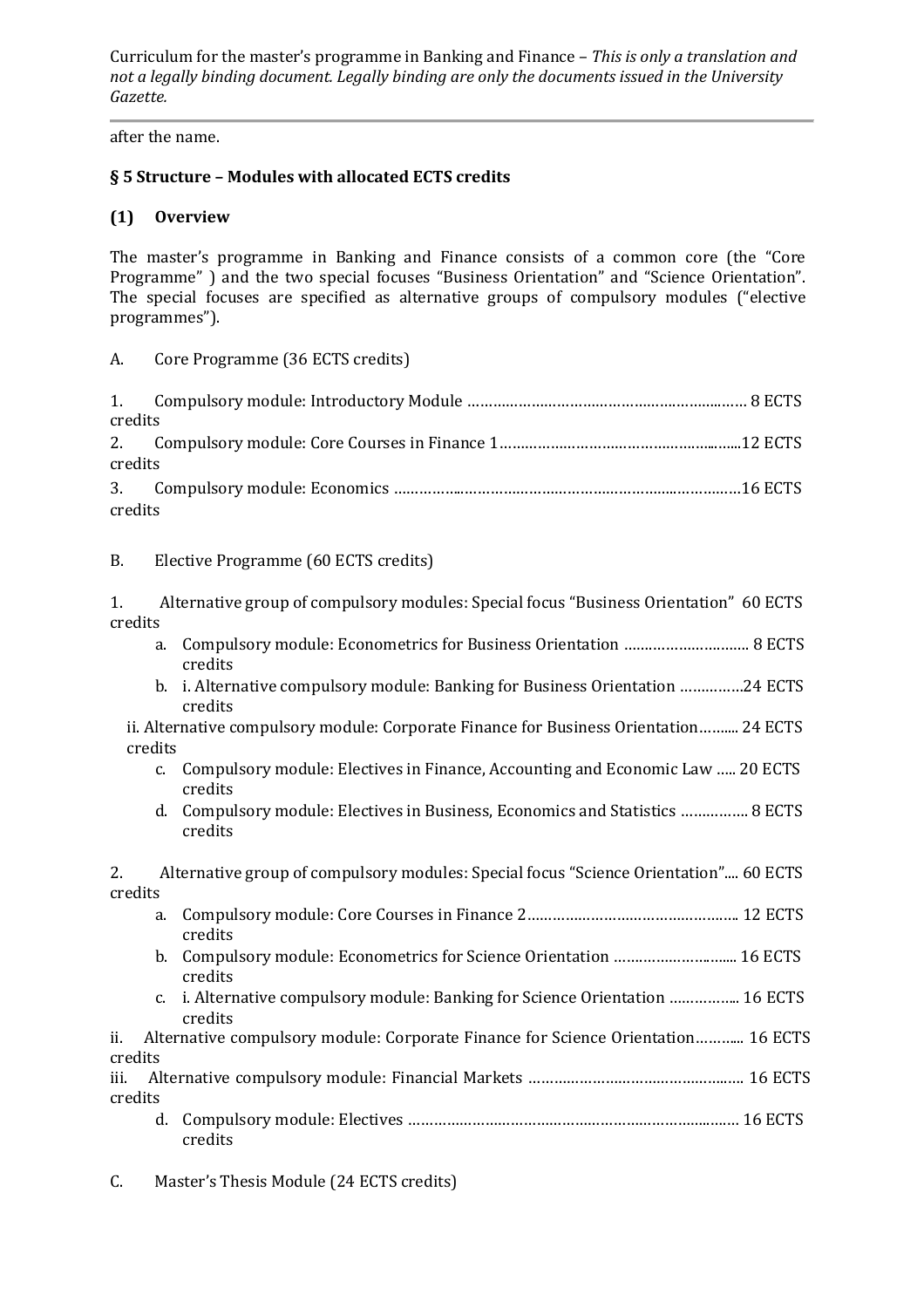consisting of the Master's Thesis Seminar (2 ECTS credits), master's thesis (20 ECTS credits) and master's examination (2 ECTS credits).

Module descriptions

# **A. Core Programme (36 ECTS credits)**

| A.1                         | <b>Compulsory module: Introductory Module</b>                                                                                                                                                                                                                                                                                                             | 8 ECTS<br>credits |
|-----------------------------|-----------------------------------------------------------------------------------------------------------------------------------------------------------------------------------------------------------------------------------------------------------------------------------------------------------------------------------------------------------|-------------------|
| Prerequisite                | None                                                                                                                                                                                                                                                                                                                                                      |                   |
| <b>Module outcomes</b>      | Students acquire knowledge of economic and financial basics, such as<br>basics of the net-present-value concept (Fisher Separation), the law-<br>of-one-price concept including applications (e.g. forward rates, one-<br>step binomial option pricing model), classic portfolio theory and<br>concepts of decision-making in situations involving risks. |                   |
| <b>Module structure</b>     | • VO Basics of Finance (npi), 4 ECTS credits, 2 SSt.<br>. VO Decisions under Uncertainty (npi), 4 ECTS credits, 2 SSt.                                                                                                                                                                                                                                    |                   |
| <b>Proof of performance</b> | Passing of all course examinations specified in the module (npi) (8)<br>ECTS credits)                                                                                                                                                                                                                                                                     |                   |

| A.2                         | <b>Compulsory module: Core Courses in Finance 1</b>                                                                                                                                    | 12 ECTS<br>credits |
|-----------------------------|----------------------------------------------------------------------------------------------------------------------------------------------------------------------------------------|--------------------|
| Prerequisite                | None                                                                                                                                                                                   |                    |
| <b>Module outcomes</b>      | Students acquire knowledge of the basic concepts in the fields of asset<br>pricing and financial markets, banking and financial intermediation as<br>well as corporate finance.        |                    |
| Module structure            | • KU Asset Pricing 1 (pi), 4 ECTS credits, 2 SSt.<br>• KU Banking and Financial Intermediation 1 (pi), 4 ECTS credits, 2 SSt.<br>• KU Corporate Finance 1 (pi), 4 ECTS credits, 2 SSt. |                    |
| <b>Proof of performance</b> | Passing of all continuous assessment courses specified in the module (pi)<br>(12 ECTS credits)                                                                                         |                    |

| A.3                    | <b>Compulsory module: Economics</b>                                                                                                                                                                                                                                                                                                                                                                                                                                                                                                                                           | 16 ECTS<br>credits |
|------------------------|-------------------------------------------------------------------------------------------------------------------------------------------------------------------------------------------------------------------------------------------------------------------------------------------------------------------------------------------------------------------------------------------------------------------------------------------------------------------------------------------------------------------------------------------------------------------------------|--------------------|
| Prerequisite           | None                                                                                                                                                                                                                                                                                                                                                                                                                                                                                                                                                                          |                    |
| <b>Module outcomes</b> | Students acquire knowledge of the workings of financial markets, the<br>banking system and monetary policy. They learn about both<br>microeconomic aspects of the banking system and macroeconomic<br>consequences of state interventions in financial markets.<br>They also gain knowledge of advanced methods of game theory,<br>particularly those relevant to incomplete-information games. They also<br>deal with theories on the role of information in economic decision-<br>making. They can independently apply these methods and theories to<br>academic questions. |                    |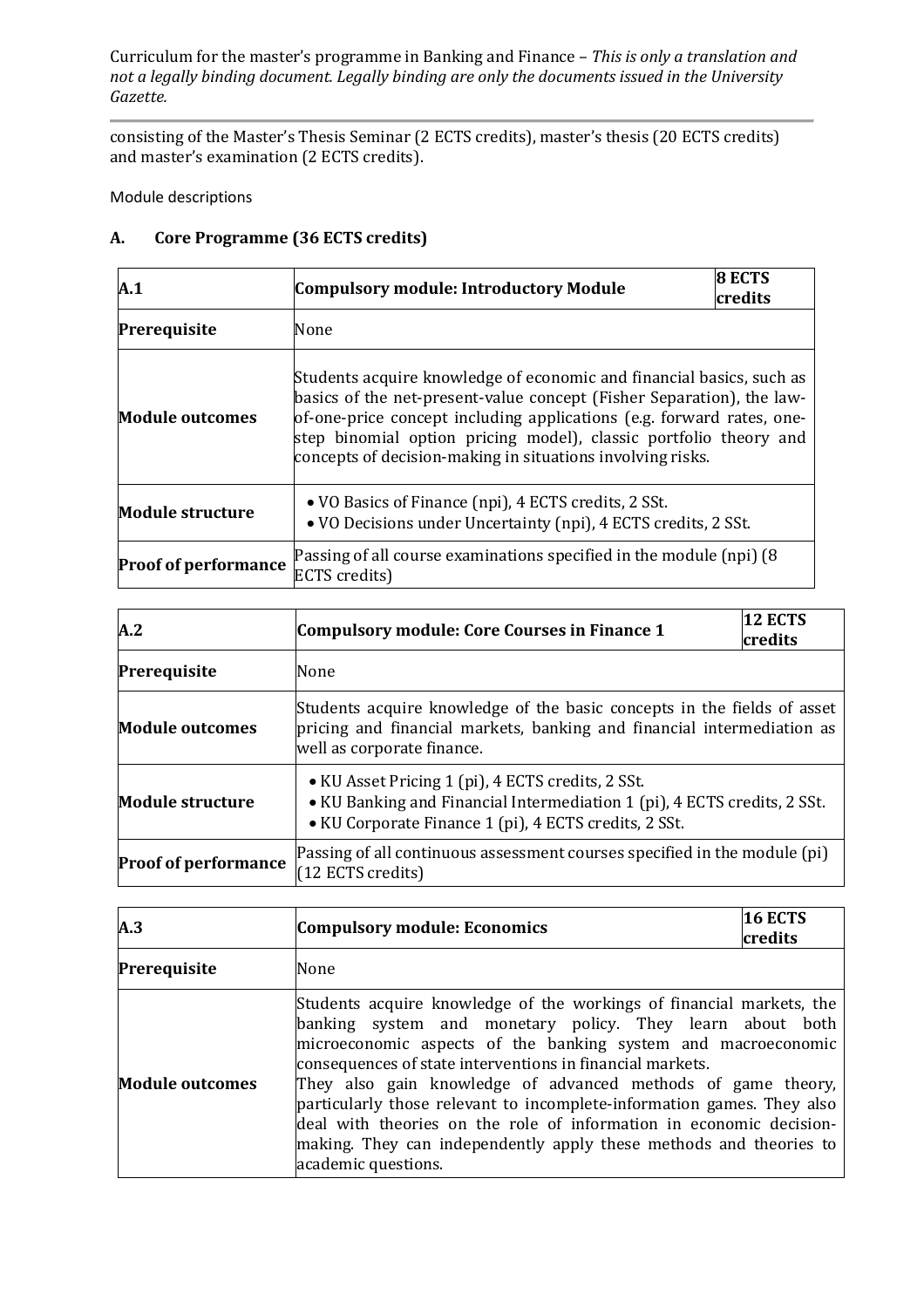| <b>Module structure</b>     | • VU Money and Banking (pi), 4 ECTS credits, 2 SSt.<br>• UK Game Theory and Information Economics (pi), 12 ECTS credits, 6<br>SSt. |
|-----------------------------|------------------------------------------------------------------------------------------------------------------------------------|
| <b>Proof of performance</b> | Passing of all continuous assessment courses specified in the module (pi)<br>(16 ECTS credits)                                     |

# **B. Elective Programme (60 ECTS credits)**

Subject to availability, students choose one of the following two alternative groups of compulsory modules:

# **1. Alternative group of compulsory modules: Special focus "Business Orientation"**

| B.1.a                                                                                                                        | <b>Compulsory module: Econometrics for Business</b><br><b>Orientation</b>                                                                                                                                                                                                                                                                                                                                                                                                                                                                                     | 8 ECTS<br>credits |
|------------------------------------------------------------------------------------------------------------------------------|---------------------------------------------------------------------------------------------------------------------------------------------------------------------------------------------------------------------------------------------------------------------------------------------------------------------------------------------------------------------------------------------------------------------------------------------------------------------------------------------------------------------------------------------------------------|-------------------|
| Prerequisite                                                                                                                 | None                                                                                                                                                                                                                                                                                                                                                                                                                                                                                                                                                          |                   |
| <b>Module outcomes</b>                                                                                                       | Students acquire knowledge of the linear regression model and respective<br>generalisations and applications. They deal with alternative estimation<br>and testing methods, such as the least-squares estimation and maximum<br>likelihood estimation, asymptotic theory and principles of instrumental<br>variables estimation. They also receive an introduction to univariate<br>time series analysis. The use of the methods is explained and illustrated<br>with empirical examples. To this end, computer exercises using R and<br>STATA are conducted. |                   |
| <b>Module structure</b>                                                                                                      | • KU Introductory Econometrics (pi), 8 ECTS credits, 4 SSt.                                                                                                                                                                                                                                                                                                                                                                                                                                                                                                   |                   |
| Passing of all continuous assessment courses specified in the module (pi)<br><b>Proof of performance</b><br>(8 ECTS credits) |                                                                                                                                                                                                                                                                                                                                                                                                                                                                                                                                                               |                   |

Subject to availability, students choose one of the following two alternative compulsory modules:

| <b>B.1.b.i</b>              | Alternative compulsory module: Banking for                                                                                                                                                                                                                                                                                                         | <b>24 ECTS</b> |
|-----------------------------|----------------------------------------------------------------------------------------------------------------------------------------------------------------------------------------------------------------------------------------------------------------------------------------------------------------------------------------------------|----------------|
|                             | <b>Business Orientation</b>                                                                                                                                                                                                                                                                                                                        | credits        |
| Prerequisite                | None                                                                                                                                                                                                                                                                                                                                               |                |
| Recommended<br>prerequisite | Compulsory module A2 Core Courses in Finance 1 and B.1.a<br><b>Econometrics for Business Orientation</b>                                                                                                                                                                                                                                           |                |
| <b>Module outcomes</b>      | Students get a solid and well-founded education in the field of<br>modern bank management. In addition, they are familiarised with the<br>current structures of banking supervision and regulation.                                                                                                                                                |                |
| <b>Module structure</b>     | Compulsory subjects comprising 16 ECTS credits:<br>• KU Banking and Financial Intermediation 2 (pi), 4 ECTS credits, 2<br>SSt.<br>• KU Commercial Banking (pi), 4 ECTS credits, 2 SSt.<br>• KU Investment Banking (pi), 4 ECTS credits, 2 SSt.<br>• SE Seminar (pi), 4 ECTS credits, 2 SSt.<br><b>Elective subjects comprising 8 ECTS credits:</b> |                |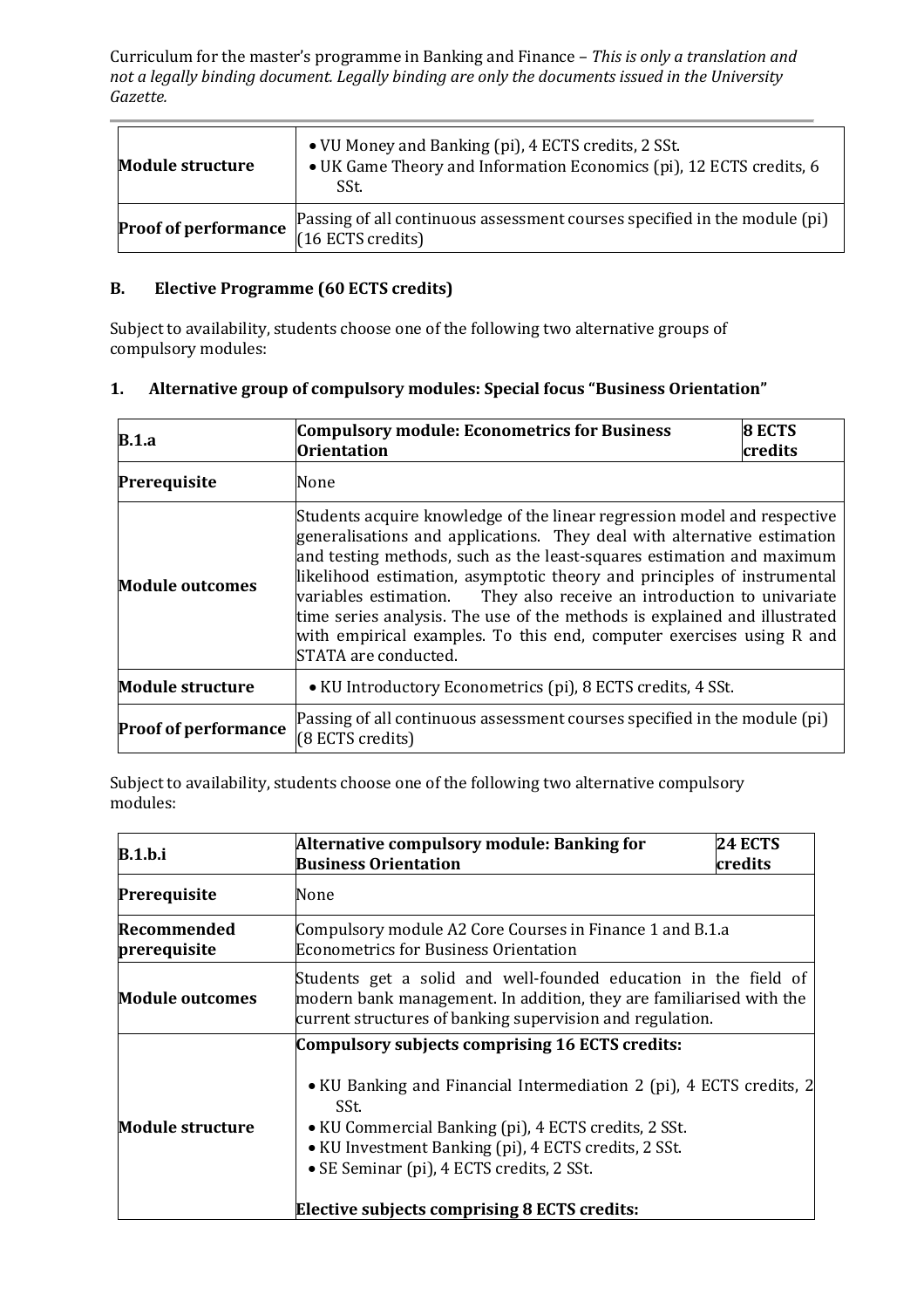|                             | Subject to availability, students choose courses with non-continuous<br>or continuous assessment in the fields of banking and financial<br>intermediation or related fields, such as the assessment of financial<br>instruments, corporate financing and restructuring, risk management,<br>incentive system design and contract theory. |  |  |
|-----------------------------|------------------------------------------------------------------------------------------------------------------------------------------------------------------------------------------------------------------------------------------------------------------------------------------------------------------------------------------|--|--|
|                             | The courses that can be selected for this module in any given<br>semester will be announced in the course directory.<br>It is recommended to complete KU Banking and Financial                                                                                                                                                           |  |  |
|                             | Intermediation 2 before taking the seminar.                                                                                                                                                                                                                                                                                              |  |  |
| <b>Proof of performance</b> | Passing of all course examinations (npi) and continuous assessment<br>courses specified in the module (pi) (24 ECTS credits in total)                                                                                                                                                                                                    |  |  |

| <b>or</b>                   |                                                                                                                                                                                                                                                                             |  |
|-----------------------------|-----------------------------------------------------------------------------------------------------------------------------------------------------------------------------------------------------------------------------------------------------------------------------|--|
| B.1.b.ii                    | Alternative compulsory module: Corporate Finance for<br><b>24 ECTS</b><br><b>Business Orientation</b><br>credits                                                                                                                                                            |  |
| Prerequisite                | None                                                                                                                                                                                                                                                                        |  |
| Recommended<br>prerequisite | Compulsory module A.2 Core Courses in Finance 1 and B.1.a Econometrics<br>for Business Orientation                                                                                                                                                                          |  |
| <b>Module outcomes</b>      | Students acquire a solid and well-founded education in the field of<br>corporate finance. They are capable of making well-founded decisions<br>regarding financial structures, capital budgeting, corporate mergers and<br>corporate dividend policies.                     |  |
|                             | Compulsory subjects comprising 16 ECTS credits:                                                                                                                                                                                                                             |  |
|                             | • KU Corporate Finance 2 (pi), 4 ECTS credits, 2 SSt.<br>• KU Valuation (pi), 4 ECTS credits, 2 SSt.<br>• KU Corporate Restructuring (pi), 4 ECTS credits, 2 SSt.<br>• SE Seminar (pi), 4 ECTS credits, 2 SSt.                                                              |  |
|                             | <b>Elective subjects comprising 8 ECTS credits:</b>                                                                                                                                                                                                                         |  |
| <b>Module structure</b>     | Subject to availability, students choose courses with non-continuous or<br>continuous assessment in the field of corporate finance and related fields,<br>such as the assessment of financial instruments, risk management,<br>incentive system design and contract theory. |  |
|                             | The courses that can be selected for this module in any given semester will<br>be announced in the course directory.                                                                                                                                                        |  |
|                             | It is recommended to complete KU Corporate Finance 2 before taking<br>the seminar.                                                                                                                                                                                          |  |
| <b>Proof of performance</b> | Passing of all course examinations (npi) and continuous assessment<br>courses specified in the module (pi) (24 ECTS credits in total)                                                                                                                                       |  |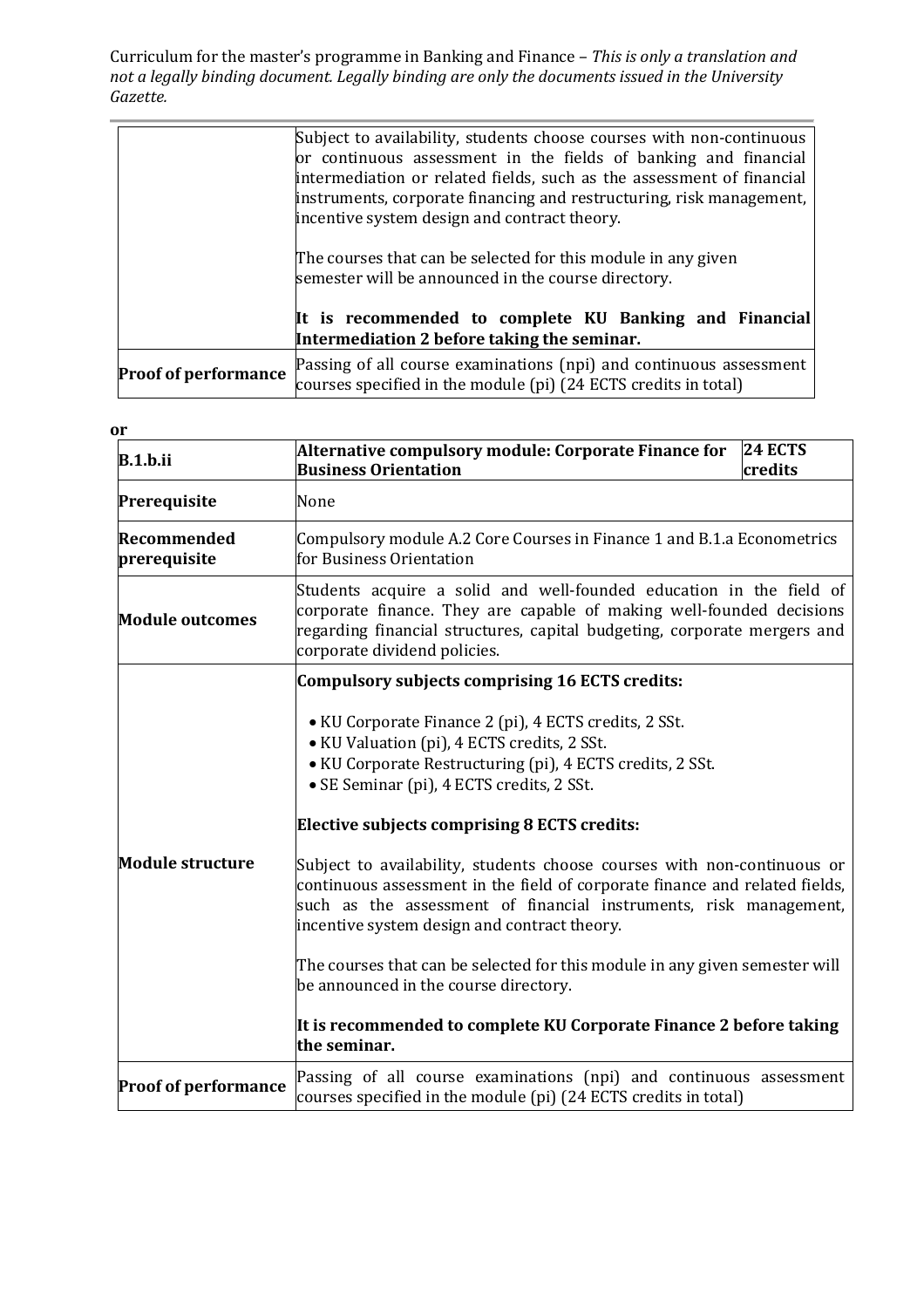| <b>B.1.c</b>                | 20 ECTS<br>Compulsory module: Electives in Finance, Accounting<br>and Economic Law<br>credits                                                                                                                                                                                                                                                                                                                                                                                                                                                                                                                                                                                                                                                                                                                                                                                                                                                                                                                                                                                                                                                                                                                                                                                |  |  |
|-----------------------------|------------------------------------------------------------------------------------------------------------------------------------------------------------------------------------------------------------------------------------------------------------------------------------------------------------------------------------------------------------------------------------------------------------------------------------------------------------------------------------------------------------------------------------------------------------------------------------------------------------------------------------------------------------------------------------------------------------------------------------------------------------------------------------------------------------------------------------------------------------------------------------------------------------------------------------------------------------------------------------------------------------------------------------------------------------------------------------------------------------------------------------------------------------------------------------------------------------------------------------------------------------------------------|--|--|
| Prerequisite                | None                                                                                                                                                                                                                                                                                                                                                                                                                                                                                                                                                                                                                                                                                                                                                                                                                                                                                                                                                                                                                                                                                                                                                                                                                                                                         |  |  |
| <b>Module outcomes</b>      | Students acquire knowledge of basic methods and deepen their<br>understanding of finance and related topics.                                                                                                                                                                                                                                                                                                                                                                                                                                                                                                                                                                                                                                                                                                                                                                                                                                                                                                                                                                                                                                                                                                                                                                 |  |  |
| <b>Module structure</b>     | Subject to availability, students choose courses with non-continuous<br>and/or continuous assessment comprising 20 ECTS credits from the<br>following fields:<br>Courses in fundamental subjects offered in the Faculty's master's<br>programmes<br>Elective subjects from the selected alternative compulsory module<br>not recognised so far and courses from the alternative compulsory<br>module the student did not select<br>Courses from the module Core Courses in Finance 2 of the<br>alternative group of compulsory modules Science Orientation that<br>were not selected for the alternative compulsory module B.1.b.i or<br>B.1.b.ii<br>Courses from the alternative compulsory module B.2.c.i, ii, iii of the<br>$\bullet$<br>alternative group of compulsory modules Science Orientation that<br>were not selected for the alternative compulsory module B.1.b.i or<br>B.1.b.<br>Courses from the specialisation phase (majors) External Accounting<br>(Externes Rechnungswesen) and Controlling of the master's<br>programme in Business Administration<br>Courses in the field of economic law<br>The Directorate of Studies publishes a list of courses that will be<br>recognised for this module in the course directory of the University of<br>Vienna. |  |  |
| <b>Proof of performance</b> | Passing of all course examinations (npi) and continuous assessment<br>courses specified in the module (pi) (20 ECTS credits in total)                                                                                                                                                                                                                                                                                                                                                                                                                                                                                                                                                                                                                                                                                                                                                                                                                                                                                                                                                                                                                                                                                                                                        |  |  |

| B.1.d                       | <b>Compulsory module: Electives in Business, Economics</b><br>and Statistics                                                                                                                                                                                                                                                                                                                                                                                                                                             | 8 ECTS<br>credits |
|-----------------------------|--------------------------------------------------------------------------------------------------------------------------------------------------------------------------------------------------------------------------------------------------------------------------------------------------------------------------------------------------------------------------------------------------------------------------------------------------------------------------------------------------------------------------|-------------------|
| Prerequisite                | None                                                                                                                                                                                                                                                                                                                                                                                                                                                                                                                     |                   |
| <b>Module outcomes</b>      | Students acquire further knowledge in the field of business and<br>economics and its methods.                                                                                                                                                                                                                                                                                                                                                                                                                            |                   |
| <b>Module structure</b>     | Subject to availability and prior approval by the Directorate of Studies,<br>students choose courses with non-continuous and/or continuous<br>assessment comprising 8 ECTS credits that are offered in the master's<br>programmes of the Faculty of Business, Economics and Statistics,<br>provided that the respective courses were not selected for other modules<br>and fulfil the requirements stated in the respective curricula. Students can<br>also select courses completed during an exchange semester abroad. |                   |
| <b>Proof of performance</b> | Passing of all course examinations (npi) and continuous assessment<br>courses specified in the module (pi) (8 ECTS credits in total)                                                                                                                                                                                                                                                                                                                                                                                     |                   |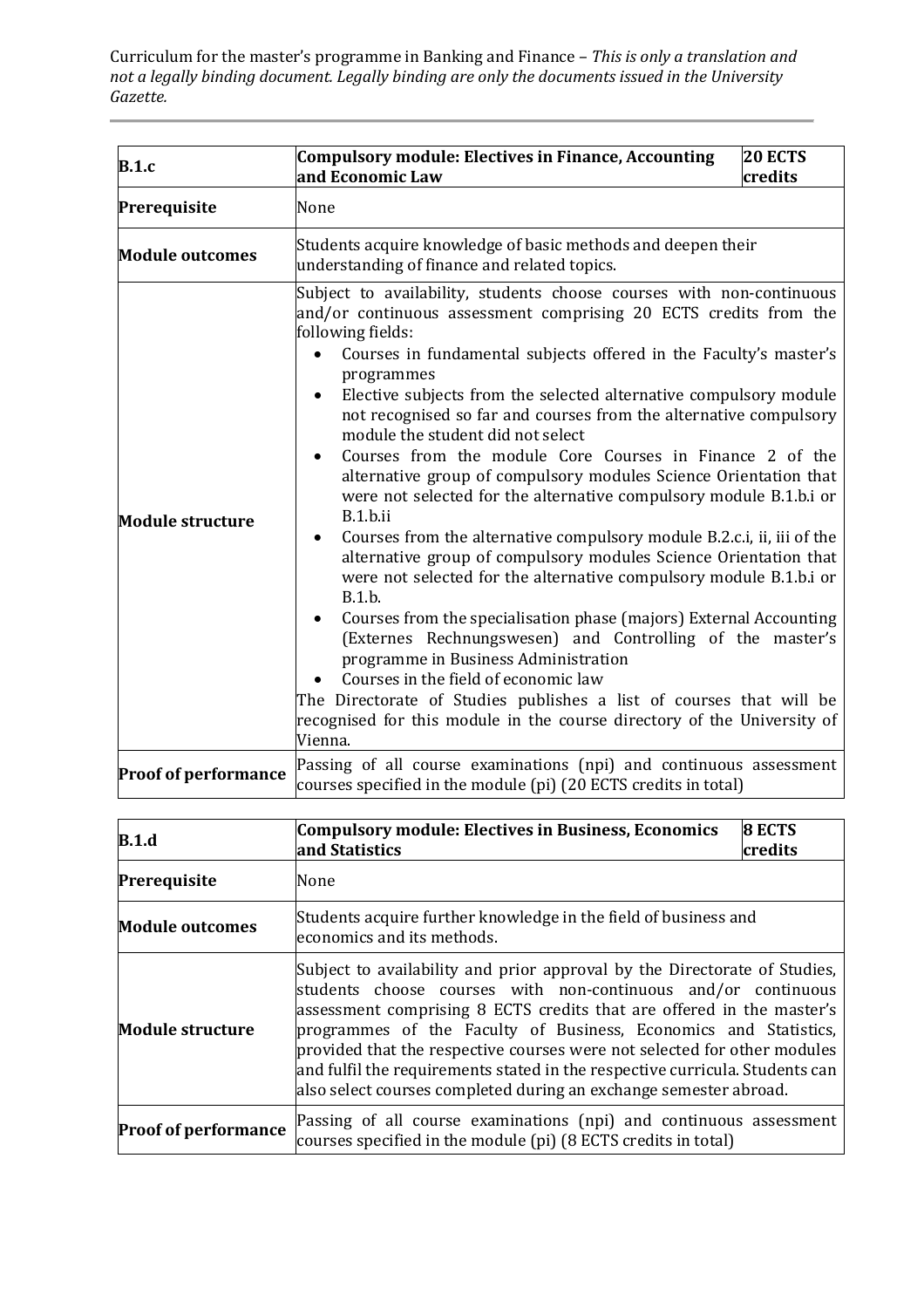| B.2.a                       | <b>Compulsory module: Core Courses in Finance 2</b>                                                                                                                                    | <b>12 ECTS</b><br>credits |  |
|-----------------------------|----------------------------------------------------------------------------------------------------------------------------------------------------------------------------------------|---------------------------|--|
| Prerequisite                | None                                                                                                                                                                                   |                           |  |
| Recommended<br>prerequisite | Compulsory module A.2 Core Courses in Finance 1 as well as KU<br>Introductory Econometrics and UK Game Theory and Information<br>Economics                                             |                           |  |
| <b>Module outcomes</b>      | Students acquire advanced knowledge in the fields of asset pricing and<br>financial markets, banking and financial intermediation as well as<br>corporate finance.                     |                           |  |
| <b>Module structure</b>     | • KU Asset Pricing 2 (pi), 4 ECTS credits, 2 SSt.<br>• KU Banking and Financial Intermediation 2 (pi), 4 ECTS credits, 2 SSt.<br>• KU Corporate Finance 2 (pi), 4 ECTS credits, 2 SSt. |                           |  |
| <b>Proof of performance</b> | Passing of all continuous assessment courses specified in the module (pi)<br>(12 ECTS credits)                                                                                         |                           |  |

|  | 2. Alternative group of compulsory modules: Special focus "Science Orientation" |  |  |  |  |  |
|--|---------------------------------------------------------------------------------|--|--|--|--|--|
|--|---------------------------------------------------------------------------------|--|--|--|--|--|

| B.2.b                                                                                                                                                                                                                                                                                                                                                                                                                                                                                                                                                                                                                                                                                                                                                                                                                                                                                                                                                                                                                                                                                                                                                                                                                                                                                                                                               | <b>Compulsory module: Econometrics for Science</b>                                                                                                                                                                                  | 16 ECTS |  |
|-----------------------------------------------------------------------------------------------------------------------------------------------------------------------------------------------------------------------------------------------------------------------------------------------------------------------------------------------------------------------------------------------------------------------------------------------------------------------------------------------------------------------------------------------------------------------------------------------------------------------------------------------------------------------------------------------------------------------------------------------------------------------------------------------------------------------------------------------------------------------------------------------------------------------------------------------------------------------------------------------------------------------------------------------------------------------------------------------------------------------------------------------------------------------------------------------------------------------------------------------------------------------------------------------------------------------------------------------------|-------------------------------------------------------------------------------------------------------------------------------------------------------------------------------------------------------------------------------------|---------|--|
|                                                                                                                                                                                                                                                                                                                                                                                                                                                                                                                                                                                                                                                                                                                                                                                                                                                                                                                                                                                                                                                                                                                                                                                                                                                                                                                                                     | <b>Orientation</b>                                                                                                                                                                                                                  | credits |  |
| Prerequisite                                                                                                                                                                                                                                                                                                                                                                                                                                                                                                                                                                                                                                                                                                                                                                                                                                                                                                                                                                                                                                                                                                                                                                                                                                                                                                                                        | None                                                                                                                                                                                                                                |         |  |
| Students acquire knowledge of the linear regression model and respective<br>generalisations and applications. They deal with alternative estimation<br>and testing methods, such as the least-squares estimation and maximum<br>likelihood estimation, asymptotic theory and principles of instrumental<br>variables estimation.<br>They also receive an introduction to univariate<br>time series analysis. The use of the methods is explained and illustrated<br>with empirical examples. To this end, computer exercises using R and<br>STATA are conducted.<br>Building on the introductory course, students acquire knowledge of<br><b>Module outcomes</b><br>econometric procedures in the field of multiple time series analysis, such<br>as vector autoregression and cointegration, and of modelling and<br>estimating time-dependent volatility. Furthermore, the module covers<br>the estimation of asset pricing models. In this context, students are taught<br>the (generalised) method of moments and fundamental concepts of panel<br>data econometrics. Further topics that might be covered are econometric<br>concepts for event studies and market microstructure analyses. The use<br>of the methods is explained and illustrated with empirical examples. To<br>this end, computer exercises using STATA or R are conducted. |                                                                                                                                                                                                                                     |         |  |
| <b>Module structure</b>                                                                                                                                                                                                                                                                                                                                                                                                                                                                                                                                                                                                                                                                                                                                                                                                                                                                                                                                                                                                                                                                                                                                                                                                                                                                                                                             | • KU Introductory Econometrics (pi), 8 ECTS credits, 4 SSt.<br>• KU Econometrics in Finance (pi), 8 ECTS credits, 4 SSt.<br>Only after passing KU "Introductory Econometrics", students can<br>attend KU "Econometrics in Finance". |         |  |
| <b>Proof of performance</b>                                                                                                                                                                                                                                                                                                                                                                                                                                                                                                                                                                                                                                                                                                                                                                                                                                                                                                                                                                                                                                                                                                                                                                                                                                                                                                                         | Passing of all continuous assessment courses specified in the module (pi)<br>(16 ECTS credits)                                                                                                                                      |         |  |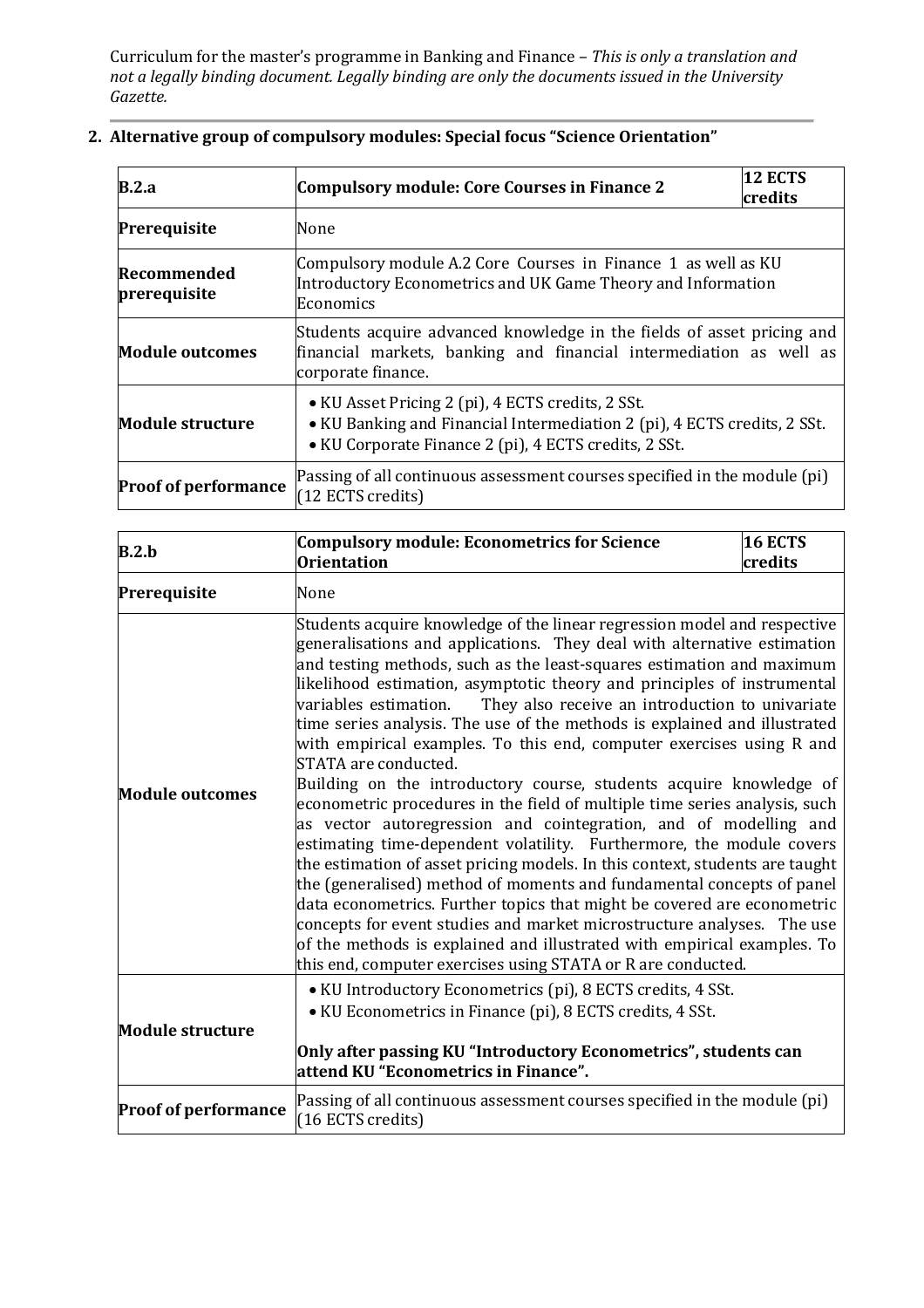| <b>B.2.c.i</b>                                                                                                                                                                                                                                                                                                                                                                                             | Alternative compulsory module: Banking for Science<br>16 ECTS<br><b>Orientation</b><br>credits                                                                                                                      |  |  |
|------------------------------------------------------------------------------------------------------------------------------------------------------------------------------------------------------------------------------------------------------------------------------------------------------------------------------------------------------------------------------------------------------------|---------------------------------------------------------------------------------------------------------------------------------------------------------------------------------------------------------------------|--|--|
| Prerequisite                                                                                                                                                                                                                                                                                                                                                                                               | None                                                                                                                                                                                                                |  |  |
| Recommended<br>prerequisite                                                                                                                                                                                                                                                                                                                                                                                | Compulsory modules A.2 Core Courses in Finance 1 and B.2.a Core<br>Courses in Finance 2 as well as KU Introductory Econometrics and UK<br><b>Game Theory and Information Economics</b>                              |  |  |
| <b>Module outcomes</b>                                                                                                                                                                                                                                                                                                                                                                                     | Students deal with advanced theories and methods in the fields of<br>banking and financial intermediation and are able to independently apply<br>them to academic questions in the field of business and economics. |  |  |
| <b>Compulsory subject:</b><br>• SE Seminar (pi), 4 ECTS credits, 2 SSt.<br>Elective subjects from the field of "Advanced Banking and Financial<br>Intermediation" comprising 8 ECTS credits<br>Elective subjects comprising 4 ECTS credits from the following fields:<br><b>Module structure</b><br>• Banking and Financial Intermediation<br>• Corporate Finance<br>• Asset Pricing and Financial Markets |                                                                                                                                                                                                                     |  |  |
|                                                                                                                                                                                                                                                                                                                                                                                                            | The courses that can be selected for this module in any given semester<br>will be announced in the course directory.                                                                                                |  |  |
| <b>Proof of performance</b>                                                                                                                                                                                                                                                                                                                                                                                | Passing of all course examinations (npi) and continuous assessment<br>courses specified in the module (pi) (16 ECTS credits in total)                                                                               |  |  |

Subject to availability, students choose one of the following alternative compulsory modules:

#### **or**

| B.2.c.ii                    | 16 ECTS<br>Alternative compulsory module: Corporate Finance for<br><b>Science Orientation</b><br>credits                                                                                                                                    |  |  |
|-----------------------------|---------------------------------------------------------------------------------------------------------------------------------------------------------------------------------------------------------------------------------------------|--|--|
| Prerequisite                | None                                                                                                                                                                                                                                        |  |  |
| Recommended<br>prerequisite | Compulsory module A.2 Core Courses in Finance 1 and B.2.a Core Courses<br>in Finance 2 as well as KU Introductory Econometrics and UK Game<br>Theory and Information Economics                                                              |  |  |
| <b>Module outcomes</b>      | Students deal with advanced theories and methods in the field of<br>corporate finance and are able to independently apply them to academic<br>questions in the field of business and economics.                                             |  |  |
| <b>Module structure</b>     | Compulsory subject:<br>• SE Seminar (pi), 4 ECTS credits, 2 SSt.<br>Elective subjects from the field of "Advanced Corporate Finance"<br>comprising 8 ECTS credits<br>Elective subjects comprising 4 ECTS credits from the following fields: |  |  |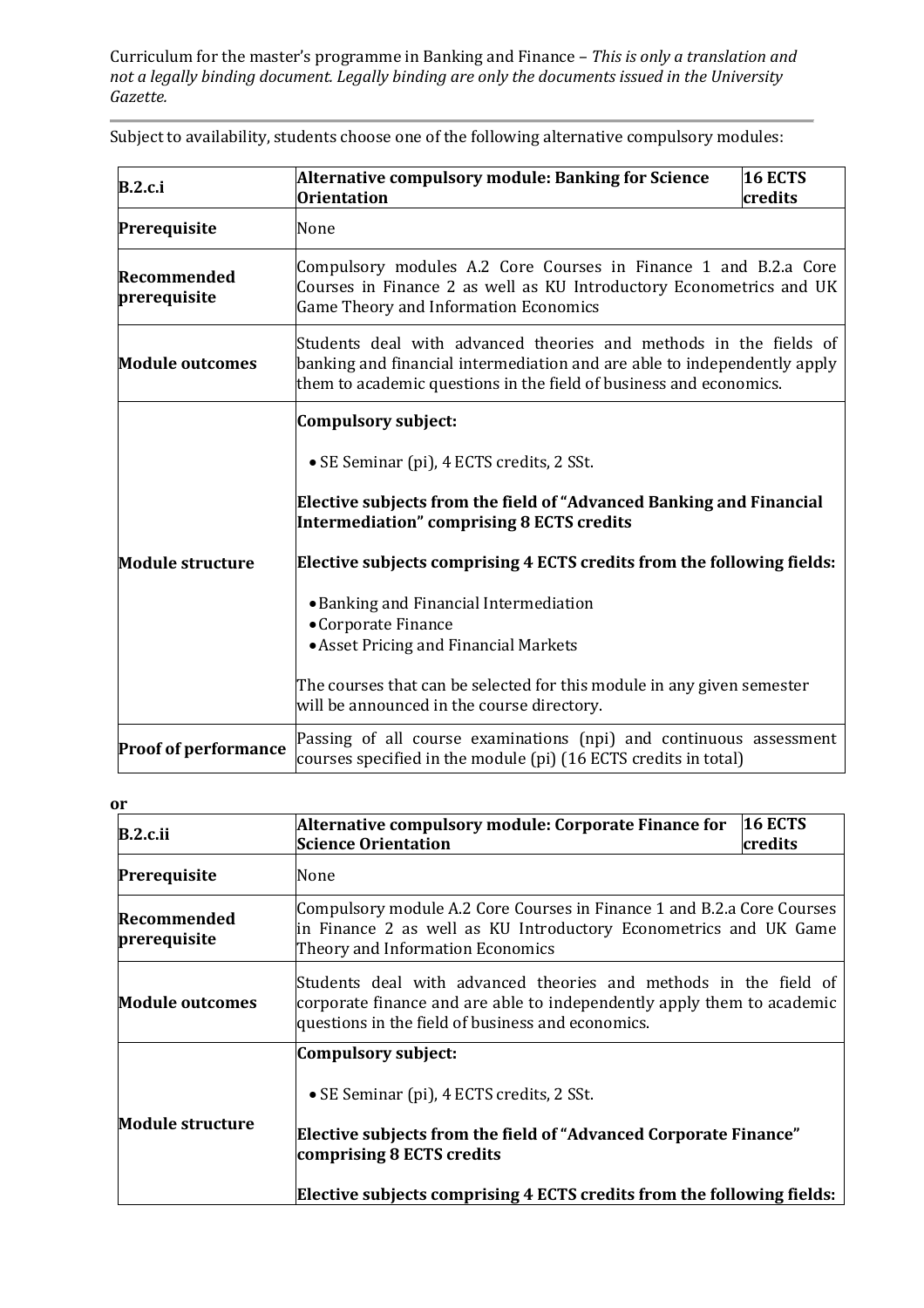|                             | • Banking and Financial Intermediation<br>• Corporate Finance<br>• Asset Pricing and Financial Markets<br>The courses that can be selected for this module in any given semester |
|-----------------------------|----------------------------------------------------------------------------------------------------------------------------------------------------------------------------------|
|                             | will be announced in the course directory.                                                                                                                                       |
| <b>Proof of performance</b> | Passing of all course examinations (npi) and continuous assessment<br>courses specified in the module (pi) (16 ECTS credits in total)                                            |

| $B.2.c.$ iii                | <b>16 ECTS</b><br>Alternative compulsory module: Financial Markets<br>credits                                                                                                                                                                                               |  |  |
|-----------------------------|-----------------------------------------------------------------------------------------------------------------------------------------------------------------------------------------------------------------------------------------------------------------------------|--|--|
| Prerequisite                | None                                                                                                                                                                                                                                                                        |  |  |
| Recommended<br>prerequisite | Compulsory module A.2 Core Courses in Finance 1 and B.2.a Core Courses<br>in Finance 2 as well as KU Introductory Econometrics and UK Game<br>Theory and Information Economics                                                                                              |  |  |
| <b>Module outcomes</b>      | Students deal with advanced theories and methods in the fields of asset<br>pricing and financial markets and are able to independently apply them to<br>academic questions in the field of business and economics.                                                          |  |  |
| <b>Module structure</b>     | <b>Compulsory subject:</b><br>• SE Seminar (pi), 4 ECTS credits, 2 SSt.<br>Elective subjects from the field of "Advanced Asset Pricing and<br><b>Financial Markets" comprising 8 ECTS credits</b><br>Elective subjects comprising 4 ECTS credits from the following fields: |  |  |
|                             | • Banking and Financial Intermediation<br>• Corporate Finance<br>• Asset Pricing and Financial Markets<br>The courses that can be selected for this module in any given semester<br>will be announced in the course directory.                                              |  |  |
| <b>Proof of performance</b> | Passing of all course examinations (npi) and continuous assessment<br>courses specified in the module (pi) (16 ECTS credits in total)                                                                                                                                       |  |  |

| B.2.d                   | <b>Compulsory module: Electives</b>                                                                                                                                                                                                                                                                | <b>16 ECTS</b><br>credits |  |
|-------------------------|----------------------------------------------------------------------------------------------------------------------------------------------------------------------------------------------------------------------------------------------------------------------------------------------------|---------------------------|--|
| Prerequisite            | None                                                                                                                                                                                                                                                                                               |                           |  |
| <b>Module outcomes</b>  | Students expand their knowledge of business and economics as well as<br>related fields.                                                                                                                                                                                                            |                           |  |
| <b>Module structure</b> | Subject to availability and prior approval by the Directorate of Studies,<br>students choose courses with non-continuous and/or continuous<br>assessment comprising 16 ECTS credits from the following fields<br>(provided that the prerequisites defined in the respective curricula are<br>met): |                           |  |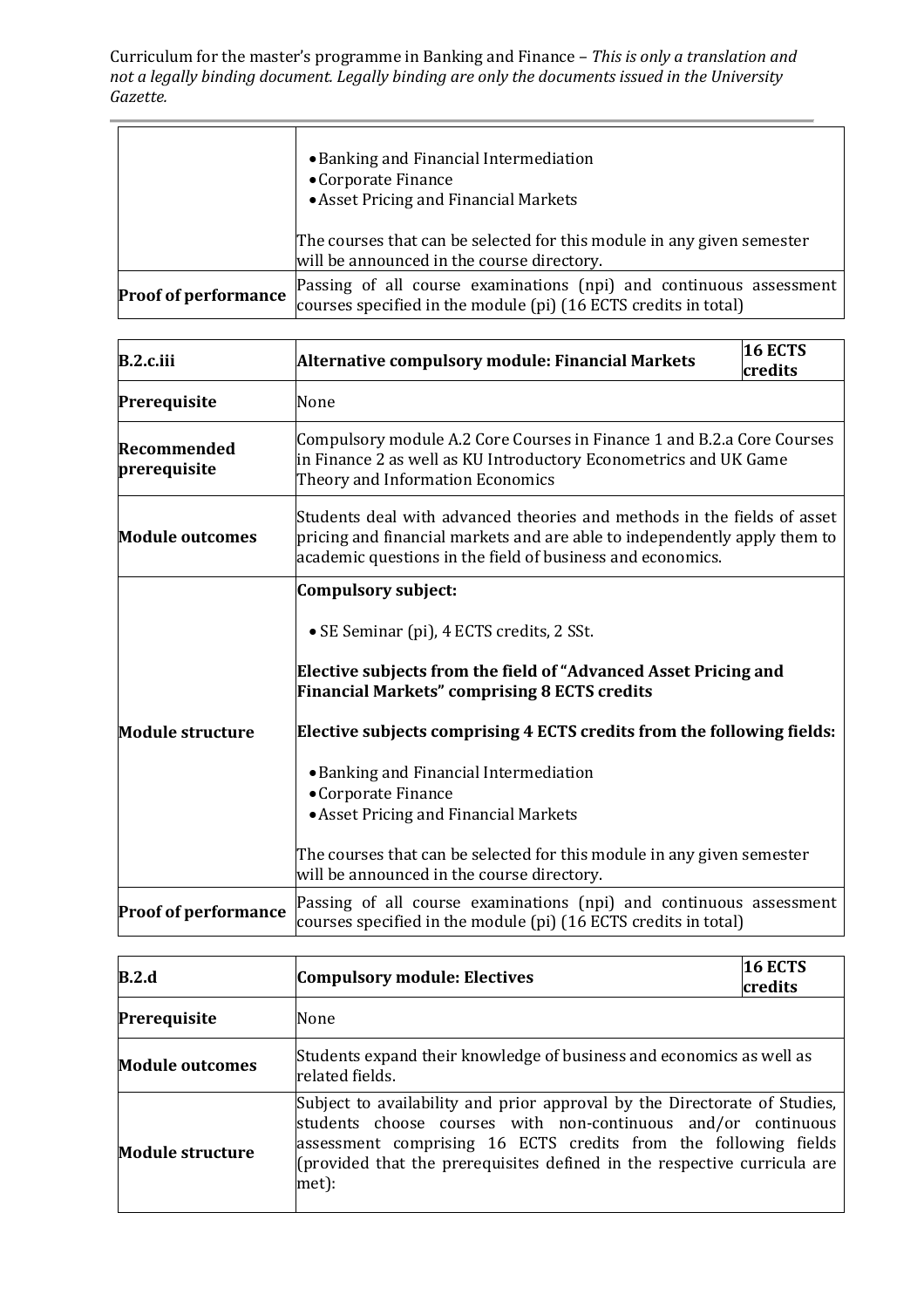|                             | Specialisation courses from the master's programme in Business<br>$\bullet$<br>Administration (particularly Accounting and Controlling)<br>Finance<br>$\bullet$<br>Financial and Insurance Mathematics<br>$\bullet$<br><b>Mathematics and Statistics</b><br>$\bullet$<br><b>Economics</b><br>$\bullet$<br>Econometrics<br>$\bullet$<br>Programming and Computer Based Financial Modelling<br>$\bullet$ |
|-----------------------------|--------------------------------------------------------------------------------------------------------------------------------------------------------------------------------------------------------------------------------------------------------------------------------------------------------------------------------------------------------------------------------------------------------|
|                             | Psychology<br>$\bullet$<br><b>Commercial and Business Law</b><br>$\bullet$                                                                                                                                                                                                                                                                                                                             |
| <b>Proof of performance</b> | Passing of all course examinations (npi) and continuous assessment<br>courses specified in the module (pi) (16 ECTS credits in total)                                                                                                                                                                                                                                                                  |

### **C. Master's Thesis Module (24 ECTS credits)**

| $\mathbf{C}$                | <b>Compulsory module: Master's Thesis Seminar</b>                                                                                                                             | 2 ECTS<br>credits |  |
|-----------------------------|-------------------------------------------------------------------------------------------------------------------------------------------------------------------------------|-------------------|--|
| Prerequisite                | Compulsory module A.1 Introductory Module                                                                                                                                     |                   |  |
| <b>Module outcomes</b>      | Students show that they are capable of critically reading and applying<br>academic literature.<br>They write a master's thesis and present it in the Master's Thesis Seminar. |                   |  |
| <b>Module structure</b>     | SE Master's Thesis Seminar (pi), 2 ECTS credits, 2 SSt.<br>$\bullet$                                                                                                          |                   |  |
| <b>Proof of performance</b> | Passing of all continuous assessment courses specified in the module (pi)<br>$(2$ ECTS credits)                                                                               |                   |  |

#### **§ 6 Master's thesis**

(1) The master's thesis serves to demonstrate the student's ability to achieve adequate standards of content and methodology when independently addressing academic topics. The assignment for the master's thesis must be chosen in a way that the student can reasonably be expected to complete it within six months.

(2) The topic of the master's thesis must be taken from one of the compulsory modules and/or alternative compulsory modules. If a different topic is selected or if there is uncertainty regarding allocation of the selected topic, the body responsible for study matters should decide on whether or not it is admissible.

(3) The master's thesis comprises 20 ECTS credits.

#### **§ 7 Master's examination**

(1) To be admitted to a master's examination the student must have successfully passed all required modules and examinations and the master's thesis must have been positively assessed.

(2) The master's examination is a public defence. This form of examination consists of a defence and an examination on the academic disciplines related to the master's thesis. Grading will be conducted as stipulated in the Statutes of the University of Vienna.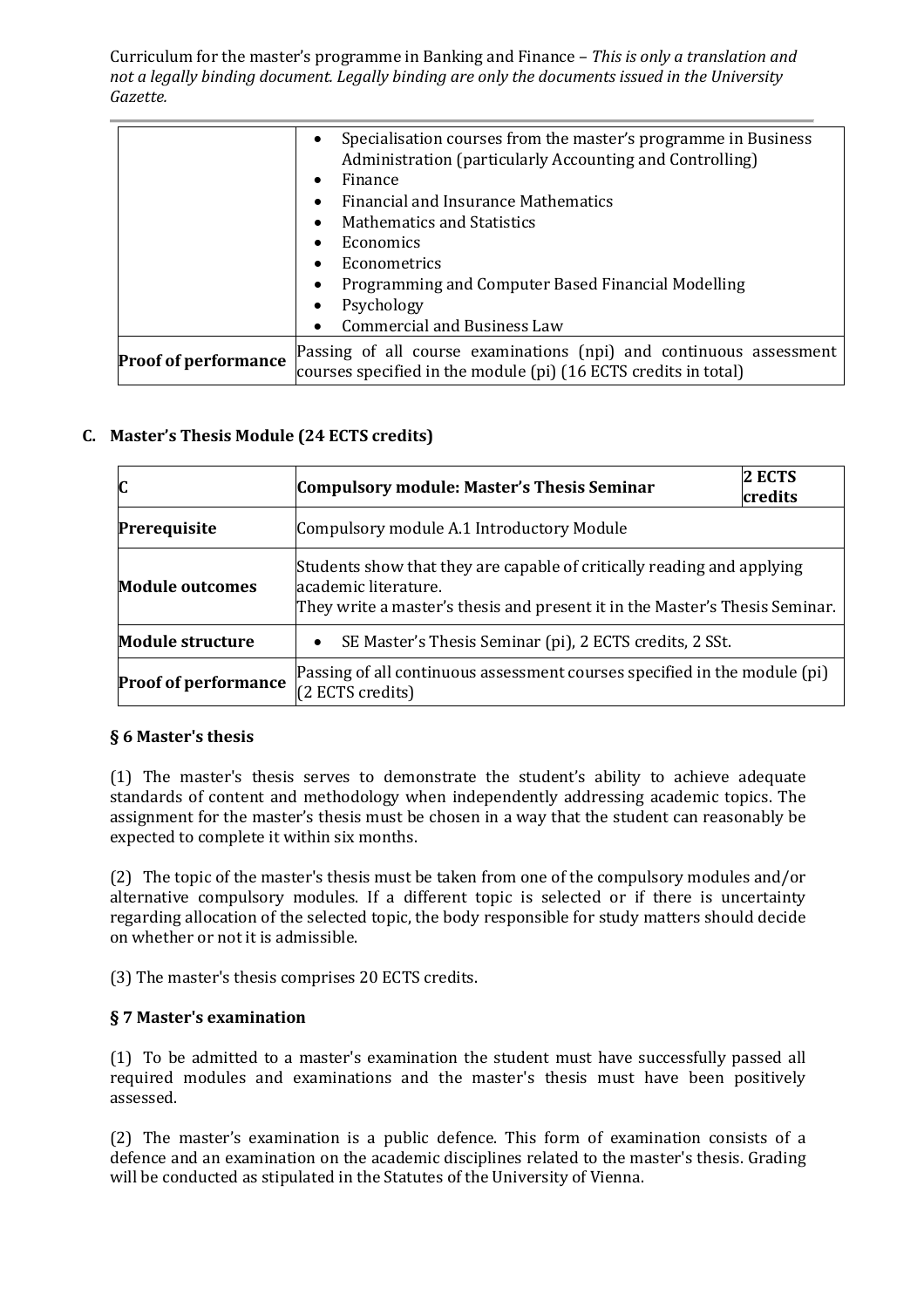(3) The master's examination comprises 2 ECTS credits.

# **§ 8 Course classification**

(1) The following non-continuous assessment (npi) courses are offered in the programme:

• Lectures (*Vorlesung, VO*):

Lectures serve to present contents, methods and applications of a specific subject. Continuous assessment is not applied in lectures. Contents are presented in the form of presentations delivered by the lecturer or in a similar form. The lecture is completed with an oral or written examination.

(2) The following continuous assessment (pi) courses are offered:

• Exercises (*Übungen, UE*):

Exercises serve the purpose of acquiring, expanding and thoroughly working through course contents as well as practising relevant skills. Students are expected to actively participate in activities as deemed appropriate and to solve tasks independently. Students must generally complete these tasks outside of the designated course hours. During class, the lecturer comments on, evaluates and adds to the solutions provided by the students.

• Courses (*Kurse, KU*):

In courses or university courses, continuous assessment is applied. On the one hand, contents, methods and applications of a given subject area are taught. On the other hand, students complete tasks independently, such as giving presentations, coming up with solutions to given tasks, etc. Mostly academic, practical or instruction-based teaching formats, but also case-based learning.

• Seminars (*Seminare, SE*):

In seminars, continuous assessment is applied. Seminars serve as a setting for academic discussions. Participants are expected to independently work on a topic and present the insights gained in the form of independent oral and written contributions, such as presentations and seminar papers.

• Lecture with exercises (*Vorlesung mit Übungen, VU*):

Course format based on continuous assessment, a combination of lecture and exercise. In the lecture part, cognitive fundamental, advanced and specialised knowledge and/or methodological knowledge is presented. This knowledge is then applied, practised and honed in the exercise part.

# **§ 9 Courses with a limited number of participants and registration procedures**

(1) The following general limits on the number of students apply in the different courses:

1. UE: 50 participants

UE held in computer rooms: 25 participants

- 2. VU or UK or KU: 50 participants
- 3. SE: 24 participants

(2) Modalities concerning the registration for courses and examinations as well as the allotment of spots in the courses are governed by the stipulations of the Statutes of the University of Vienna.

# **§ 10 Examination regulations**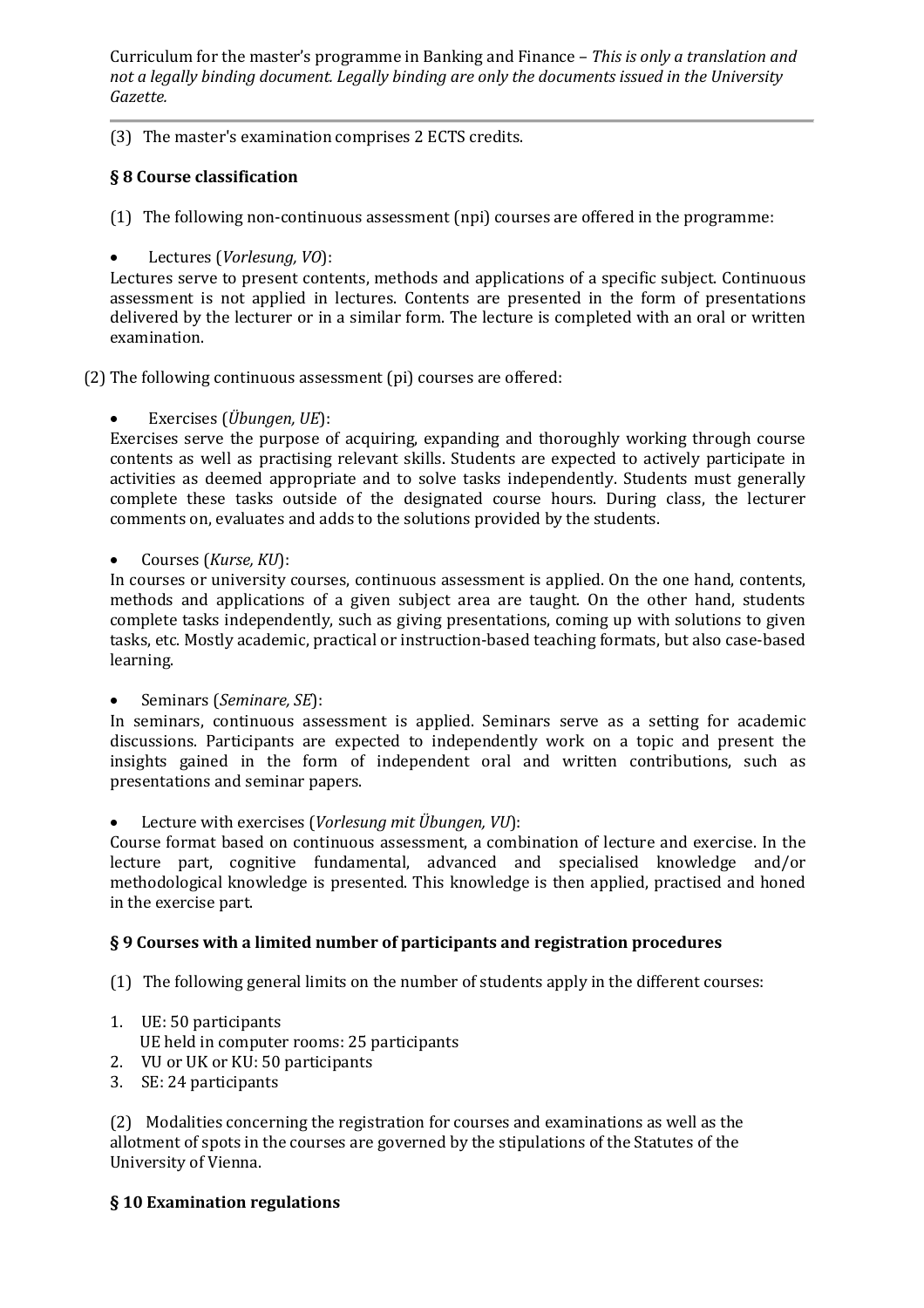### (1) Proof of performance in courses

The lecturer of a course is responsible for making the necessary announcements according to the stipulations of the Statutes.

# (2) Content of examinations

The examination content relevant to preparing and holding examinations must be in line with the required number of ECTS credits. This also applies to module examinations.

## (3) No double recognition and no dual use

Courses taken and examinations passed in the three-year bachelor's programme, which constitute entry requirements for the master's programme, cannot be recognised again in the master's programme. Courses taken and examinations passed from another compulsory or elective module of the degree programme cannot be recognised within another module within the same degree programme. This also applies to recognition procedures.

(4) Examination results must be allocated to the relevant module by the stated ECTS figure and must not be allocated to different proofs of performance.

# **§ 11 Entry into force**

This Curriculum will enter into force upon announcement in the University Gazette of the University of Vienna as of 1 October 2017.

# **§ 12 Transitional provisions**

(1) This Curriculum applies to all students who commence their degree programme in the winter semester of 2017/18.

(2) If, in the course of study, courses which were originally required in the degree programme are no longer offered, the competent body specified in the organisational regulations of the University of Vienna must decide ex officio (equivalence regulation) or at the request of the student which courses and examinations have to be completed and recognised instead.

(3) The body responsible for study matters will be entitled to determine in general or on a case-by-case basis which of the courses taken and examinations passed will be recognised for this Curriculum.

On behalf of the Senate: The Chair of the Curriculum Committee N e w e r k l a